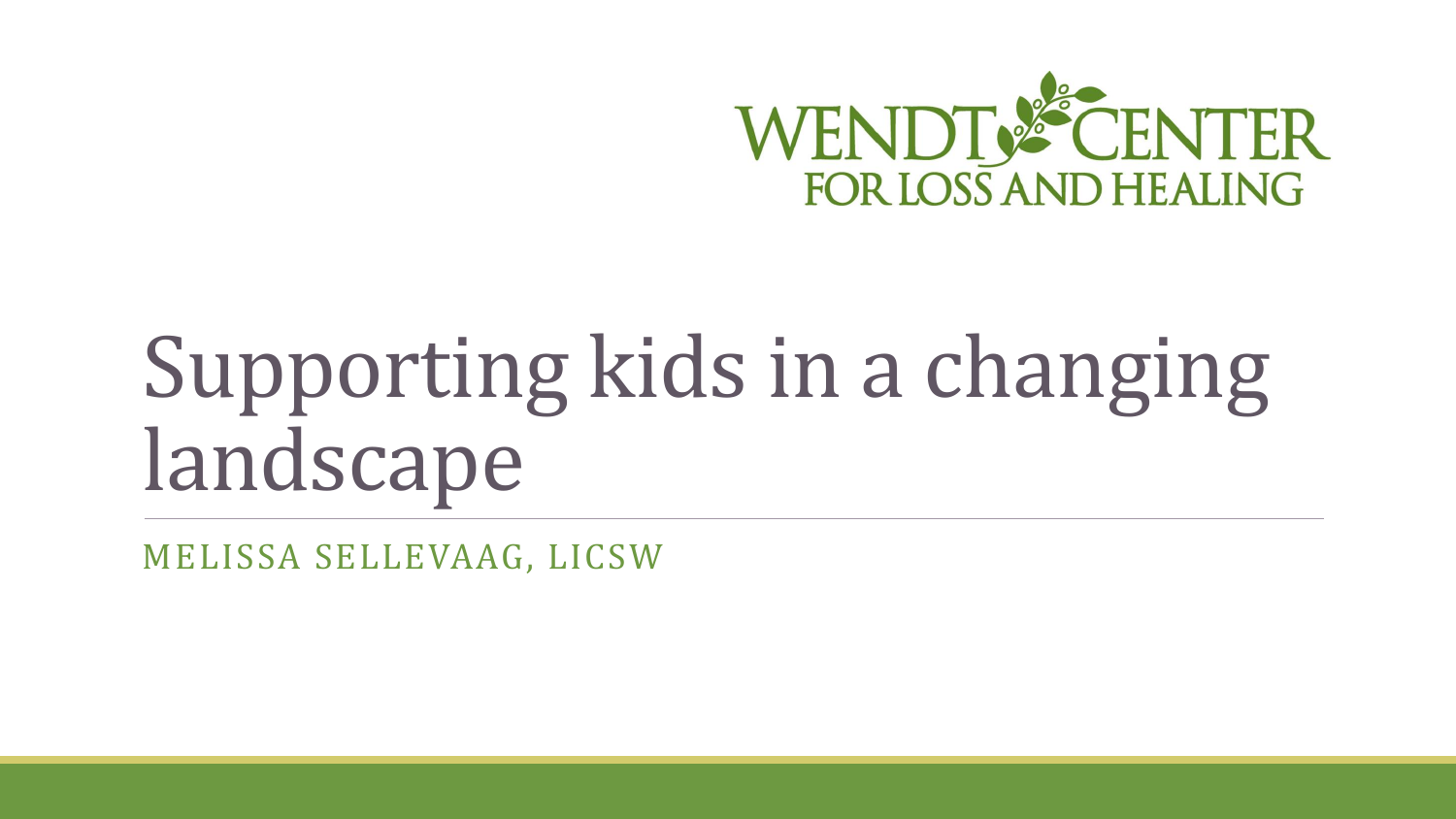#### To Begin…pause and slow down





Take a deep breath

Where is my attention drawn to on my body?

Take a deep breath

What parts of my body are moving?

Take a deep breath

Release energy that is not yours from your body

Take a deep breath and feel into a center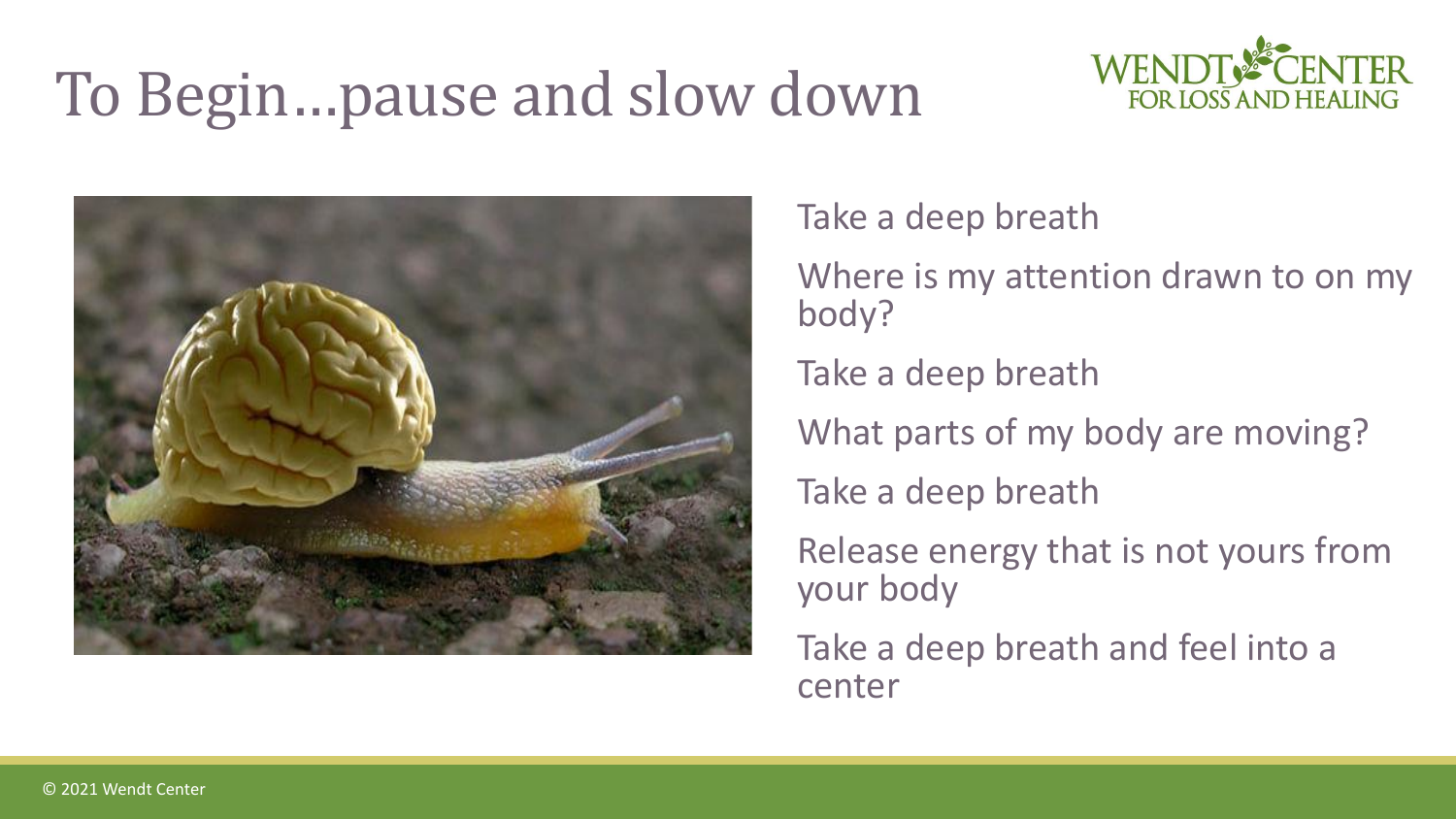#### Why the Wendt Center?





#### "No one should have to grieve alone."

~ William "Bill" Wendt Founder of Wendt Center circa 1977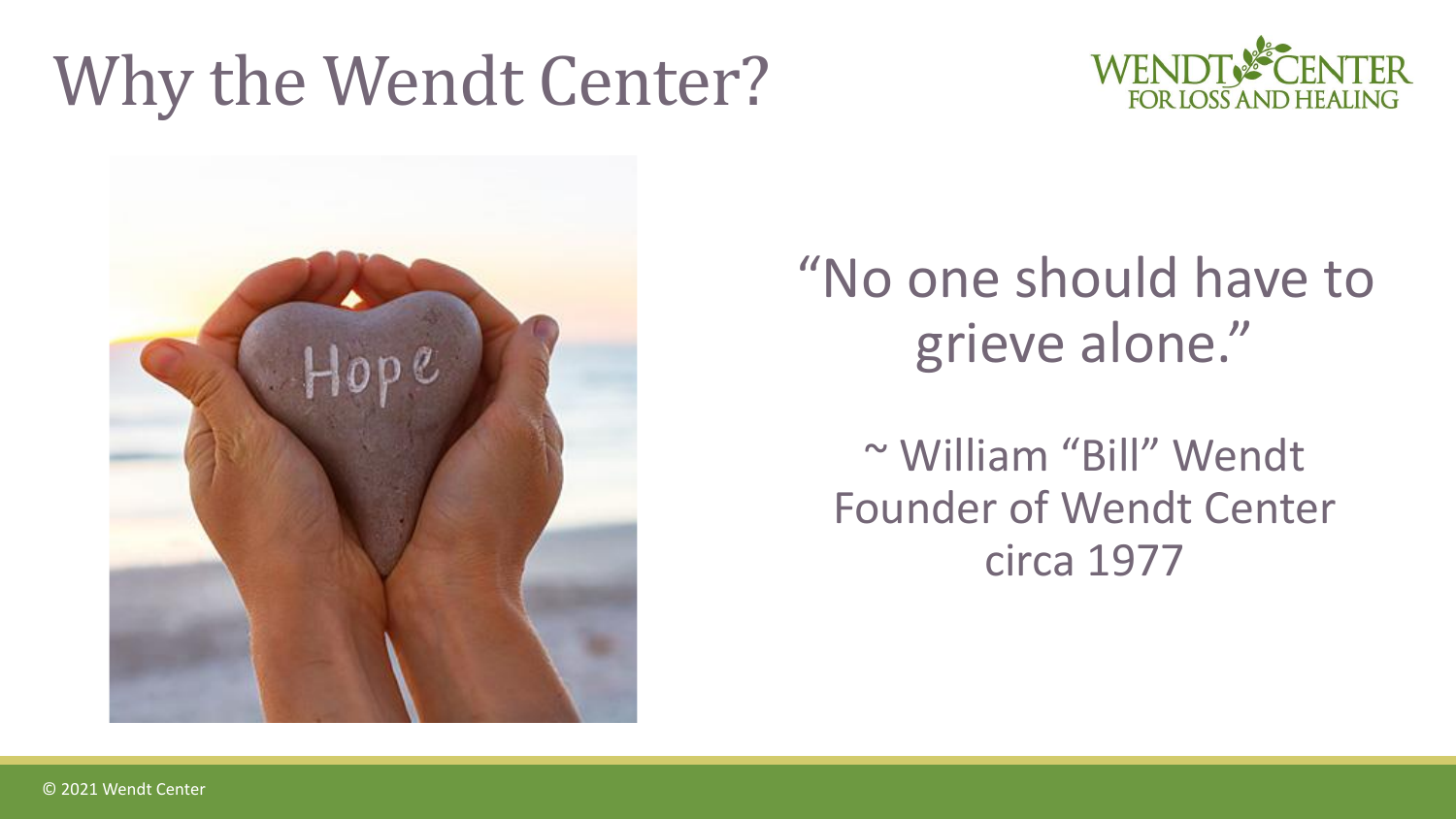### What are you seeing



In the past month I have witnessed the following

- Difficulty with transitions
- Anger outbursts
- Crying spells
- Forgetfulness
- Irritability
- Clinginess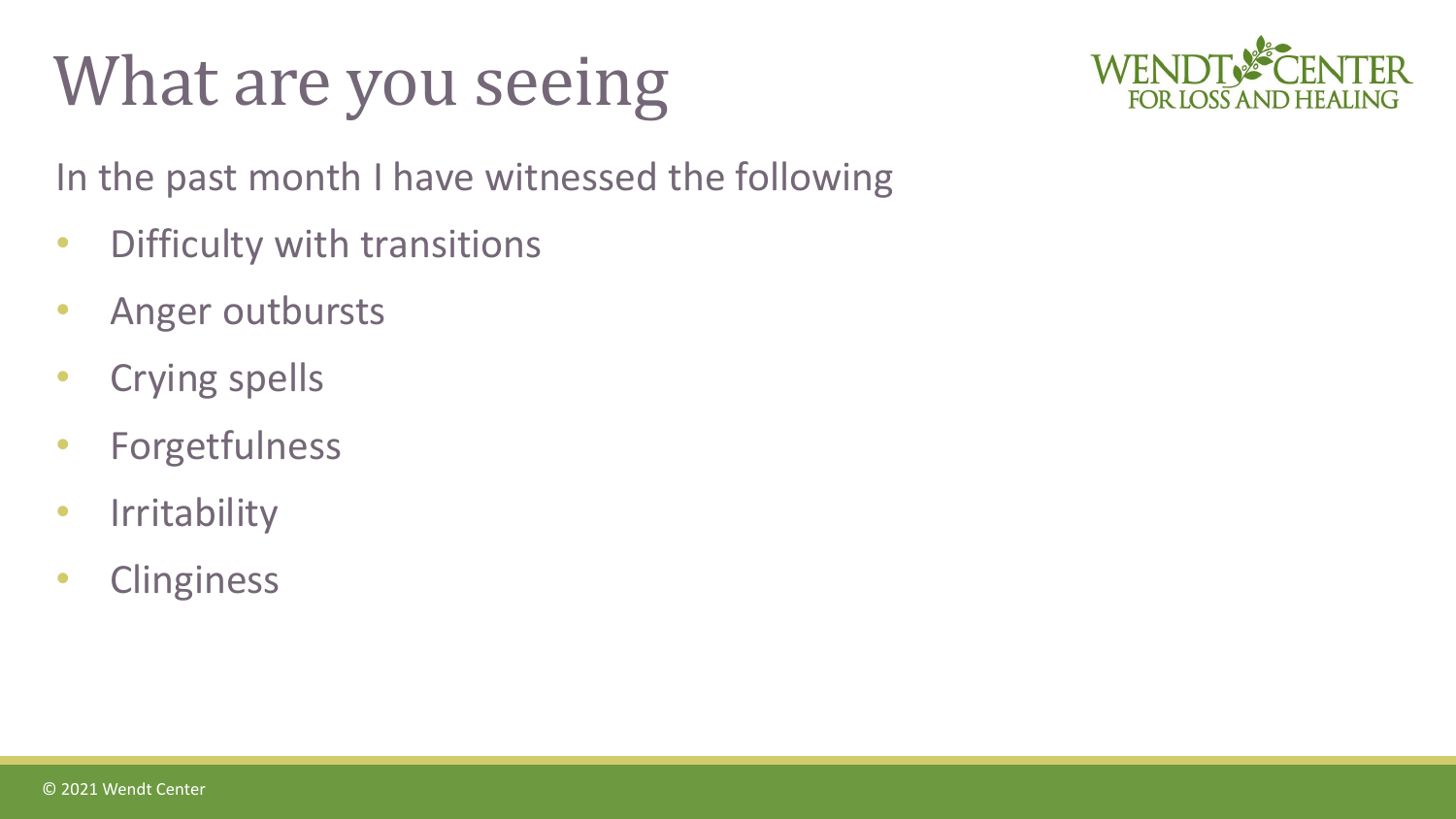## What are you experiencing



In the past month I have experienced

- Exhaustion
- Loneliness
- Feelings of overwhelm
- Anger outbursts
- Difficulty sleeping
- Crying
- Forgetfulness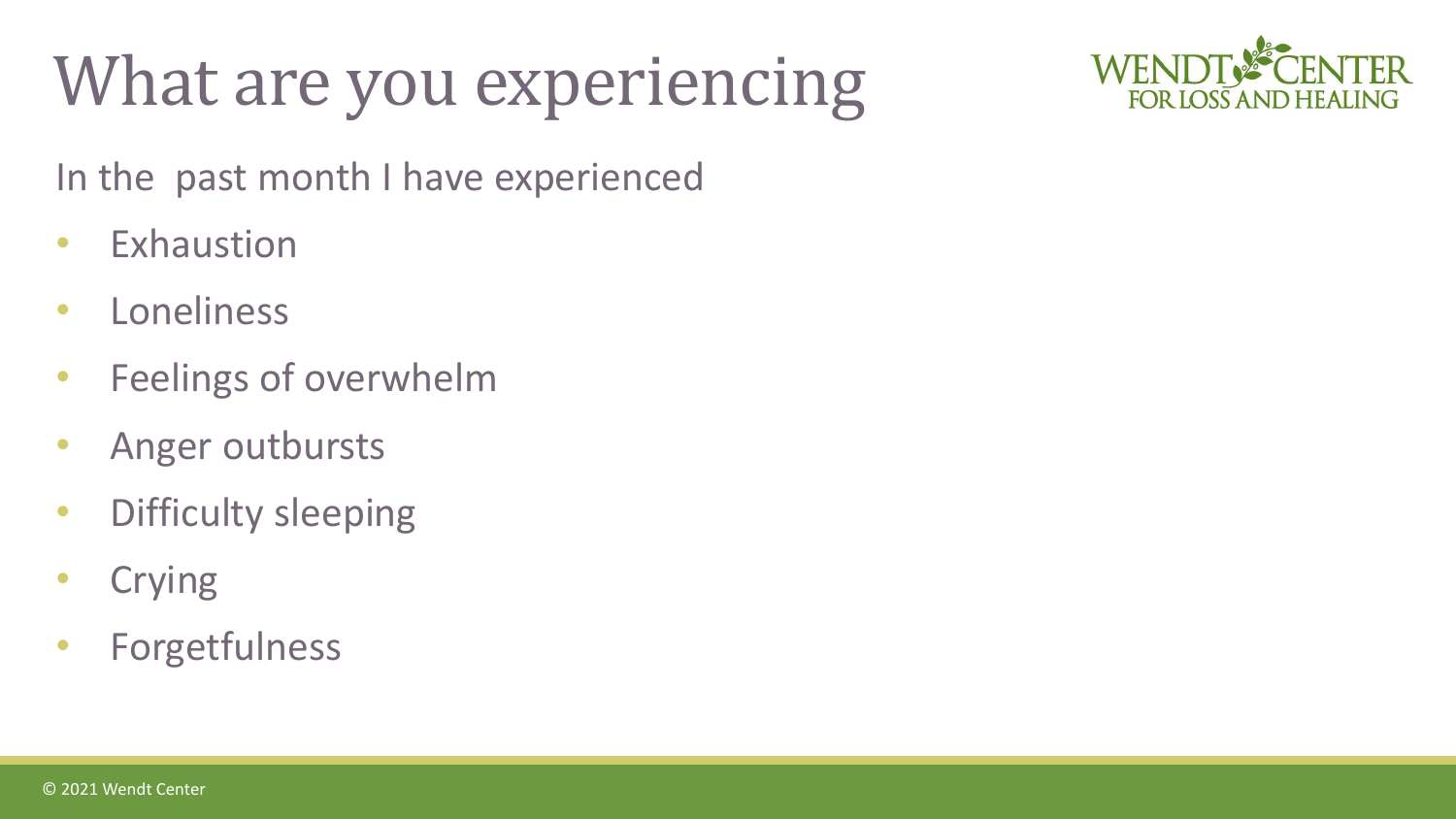

# 24 months and 17 days 747 days 17,928 hours 1,075,680 minutes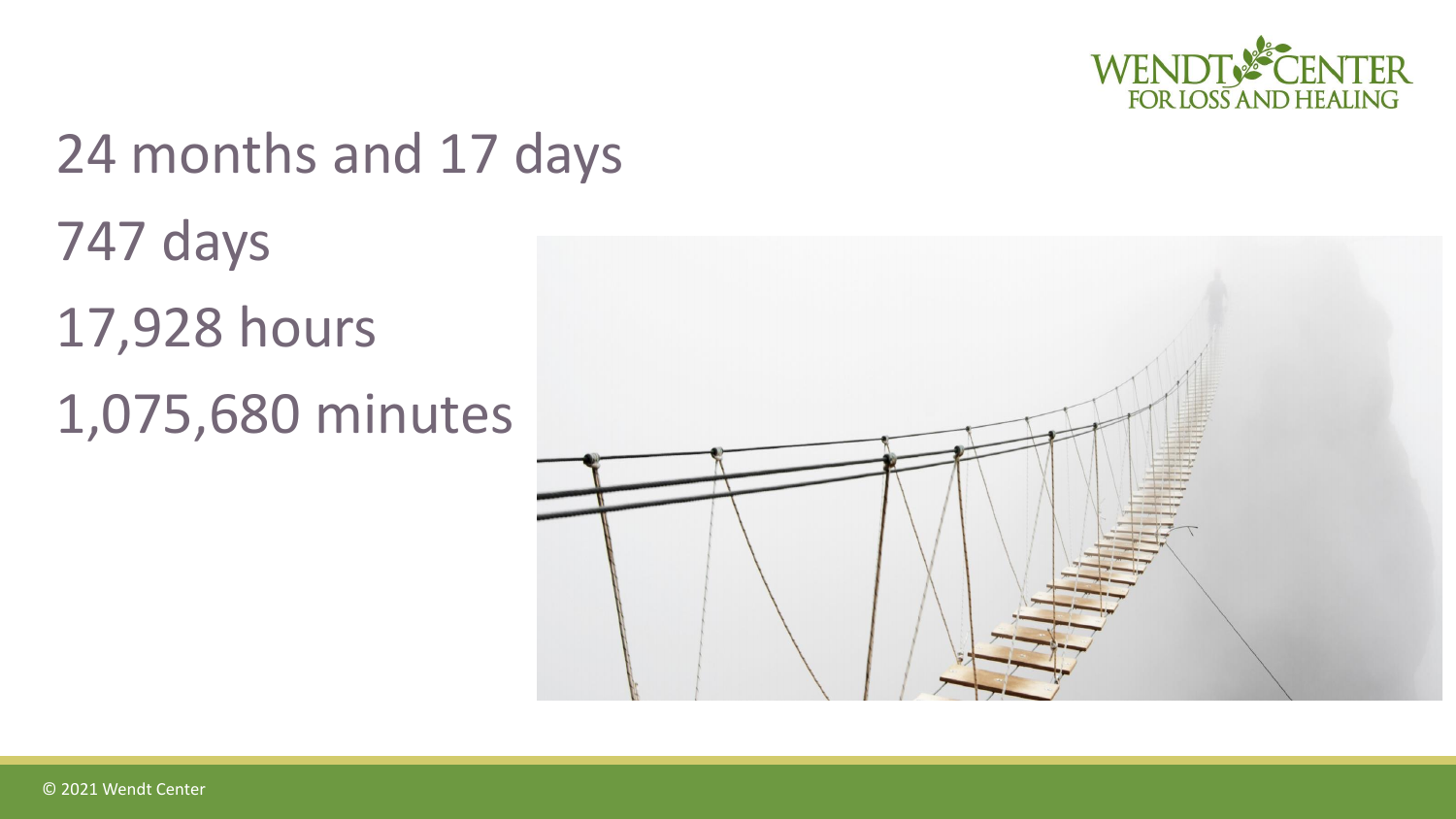## Impact on the brain

- Prolonged exposure to suffering and hardship
- ❖ Increased activation and stress

#### **Permission to be impacted**

*"The expectation that we can be immersed in suffering and loss daily and not be touched by it is as unrealistic as expecting to be able to walk through water without getting wet."*

Rachel Remen, 1996 *Kitchen Table Wisdom: Stories that Heal*



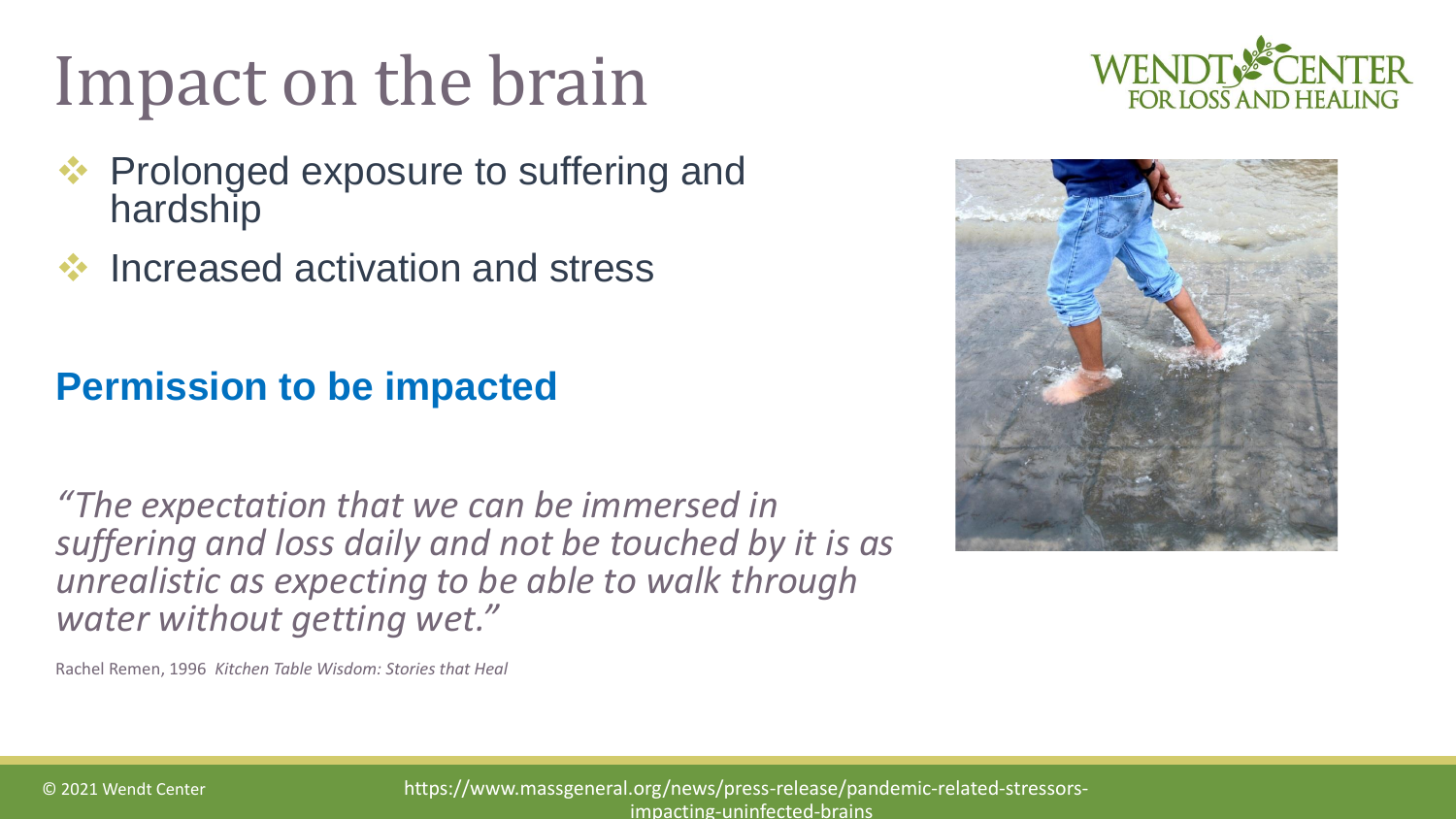#### Triune Brain



|                              | <b>Brainstem</b>       | <b>Limbic System</b>   | <b>Pre-frontal Cortex</b>        |
|------------------------------|------------------------|------------------------|----------------------------------|
| Evolutionary<br><b>Roots</b> | <b>Reptilian Brain</b> | <b>Mammalian Brain</b> | <b>Human Brain</b>               |
| <b>State</b>                 | Survival               | Emotional              | <b>Executive</b>                 |
| <b>Key</b><br>Question       | "Am I safe?            | "Am I loved?"          | "What can I learn<br>from this?" |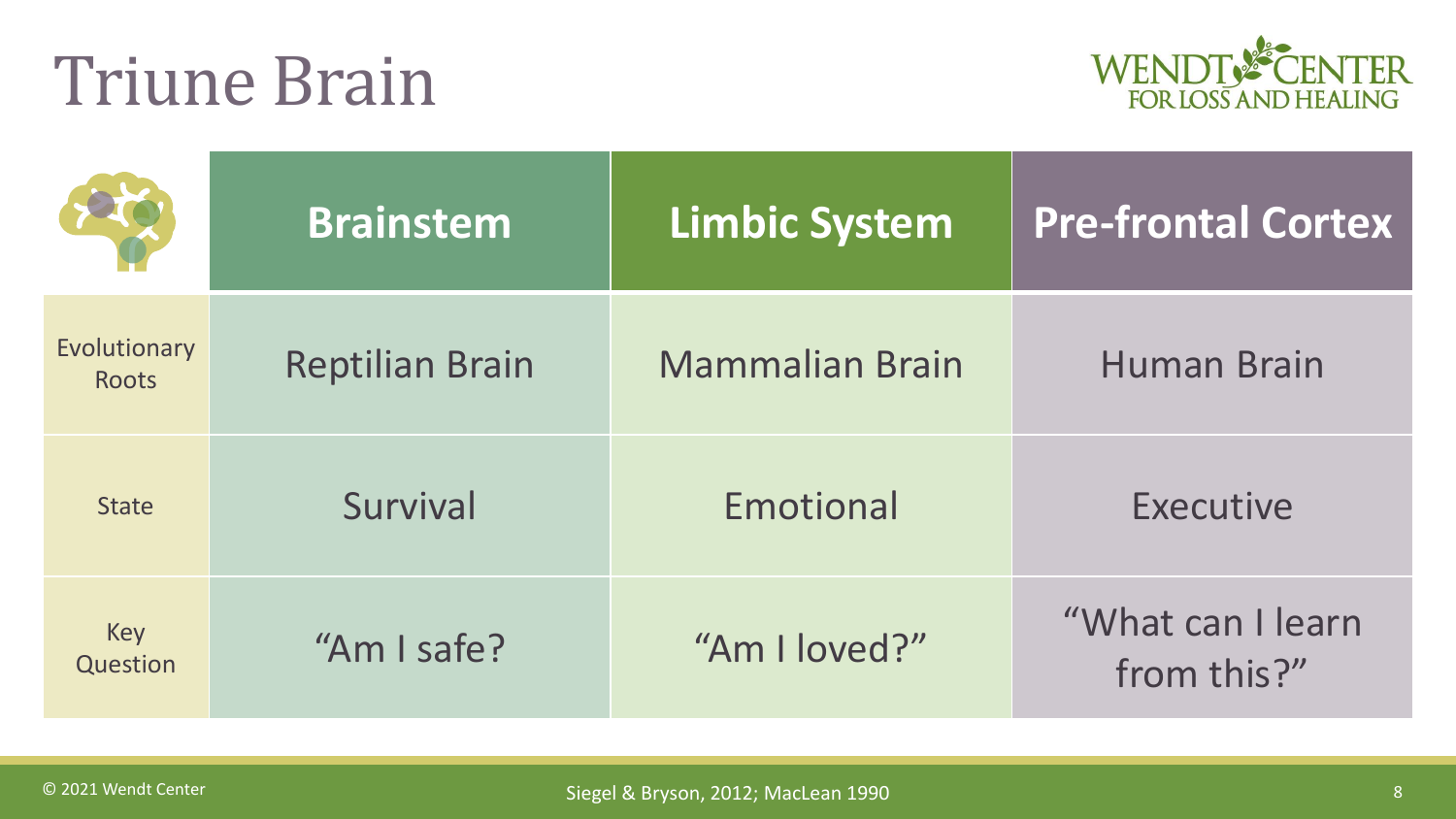#### "Guard Dog" and "Wise Owl"





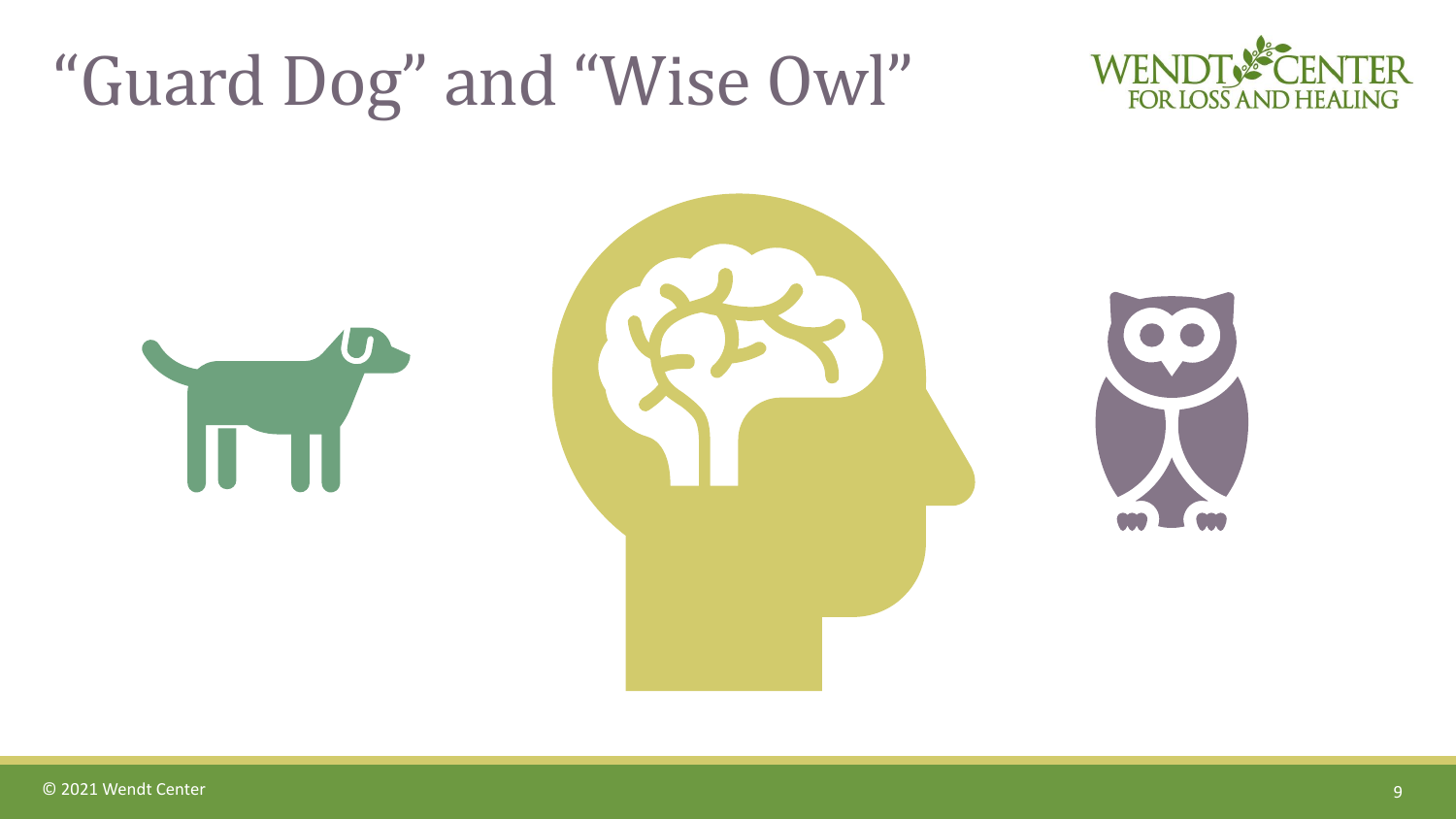## Prolonged Uncertainty



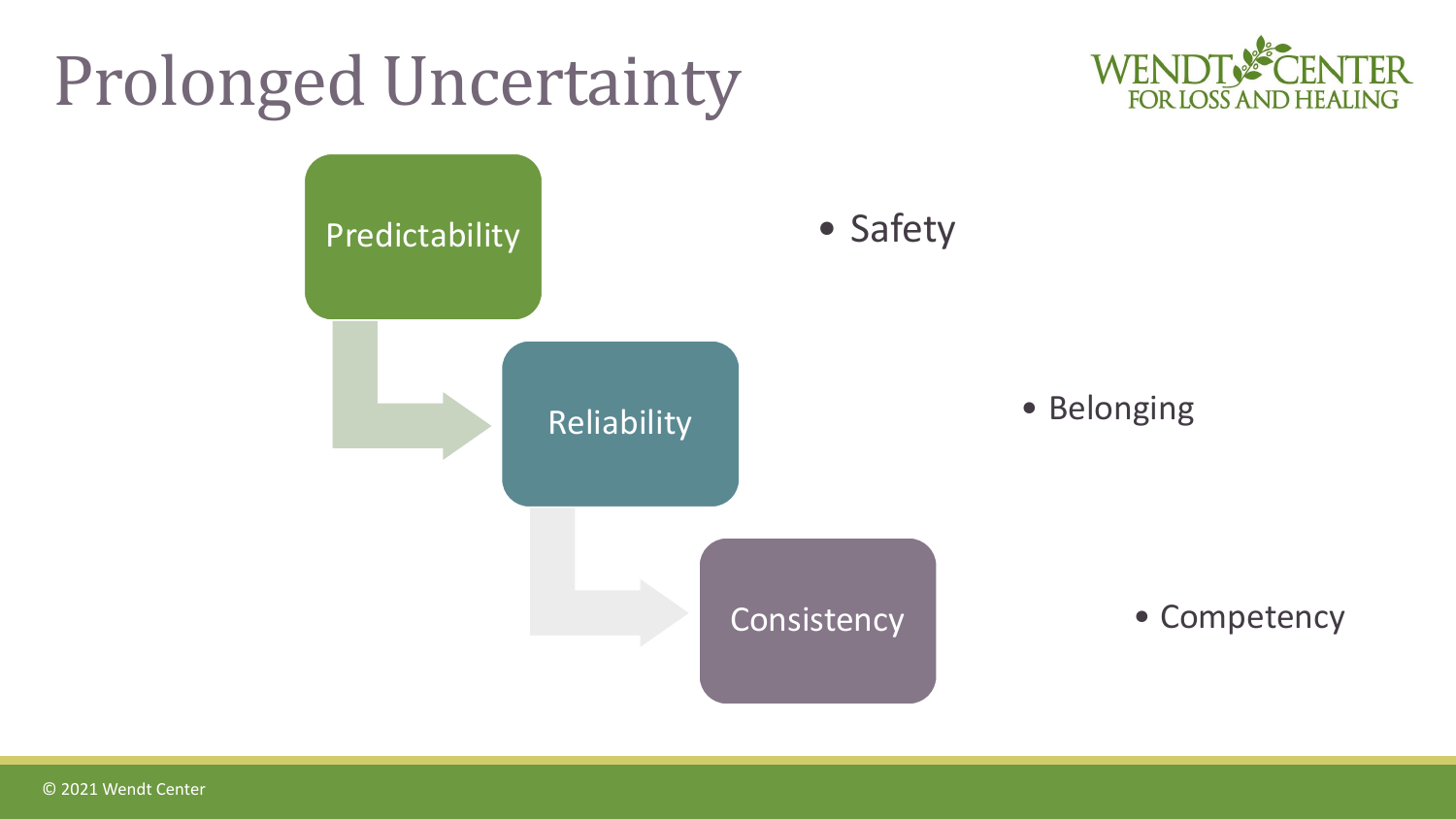#### Post Pandemic Stress



"living in a state of hypervigilance for 2 years has taken a toll on our individual and collective well-being"

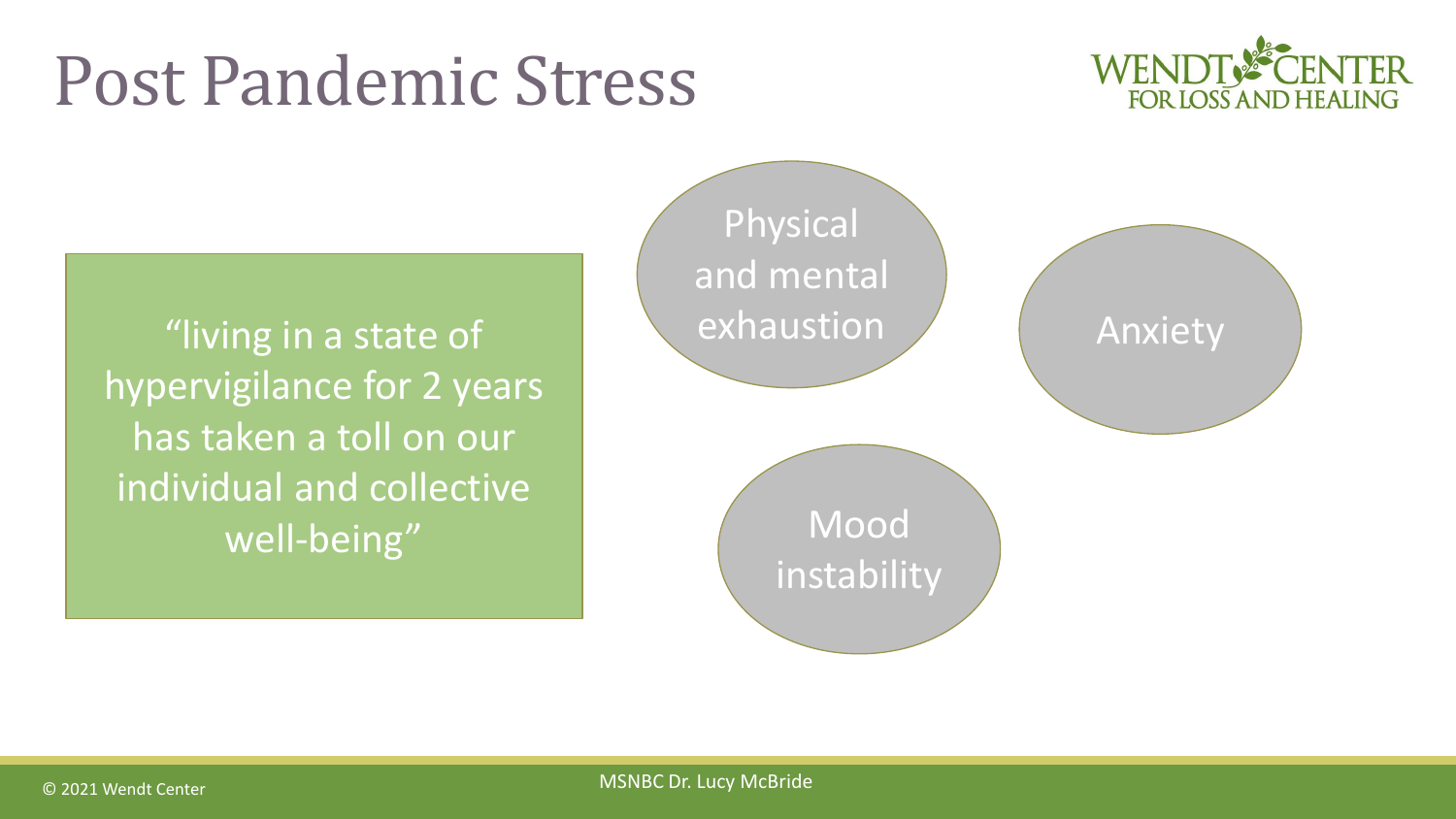

© 2021 Wendt Center

https://brenebrown.com/podcast/brene-on-ffts/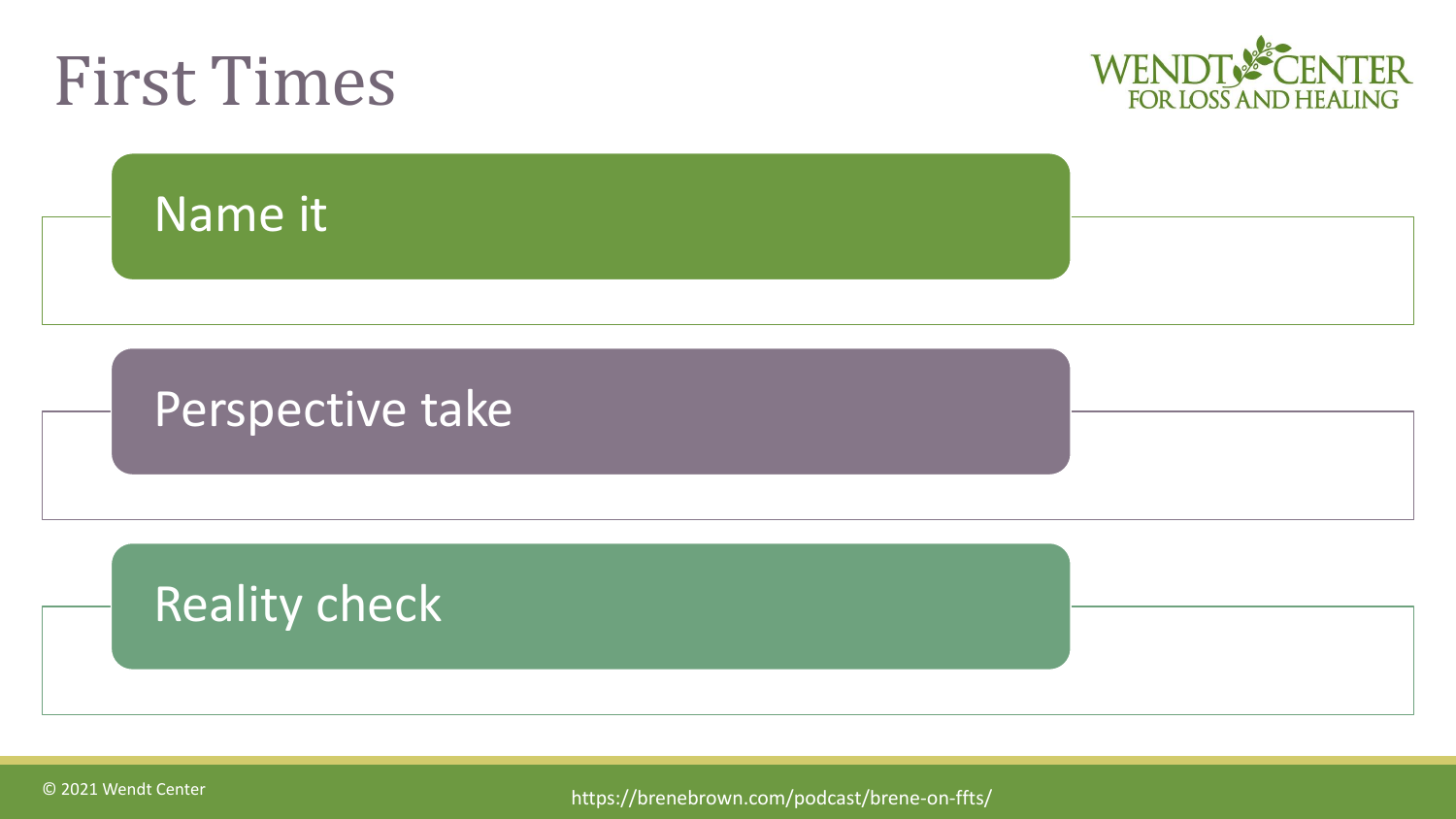

#### Impact on Kids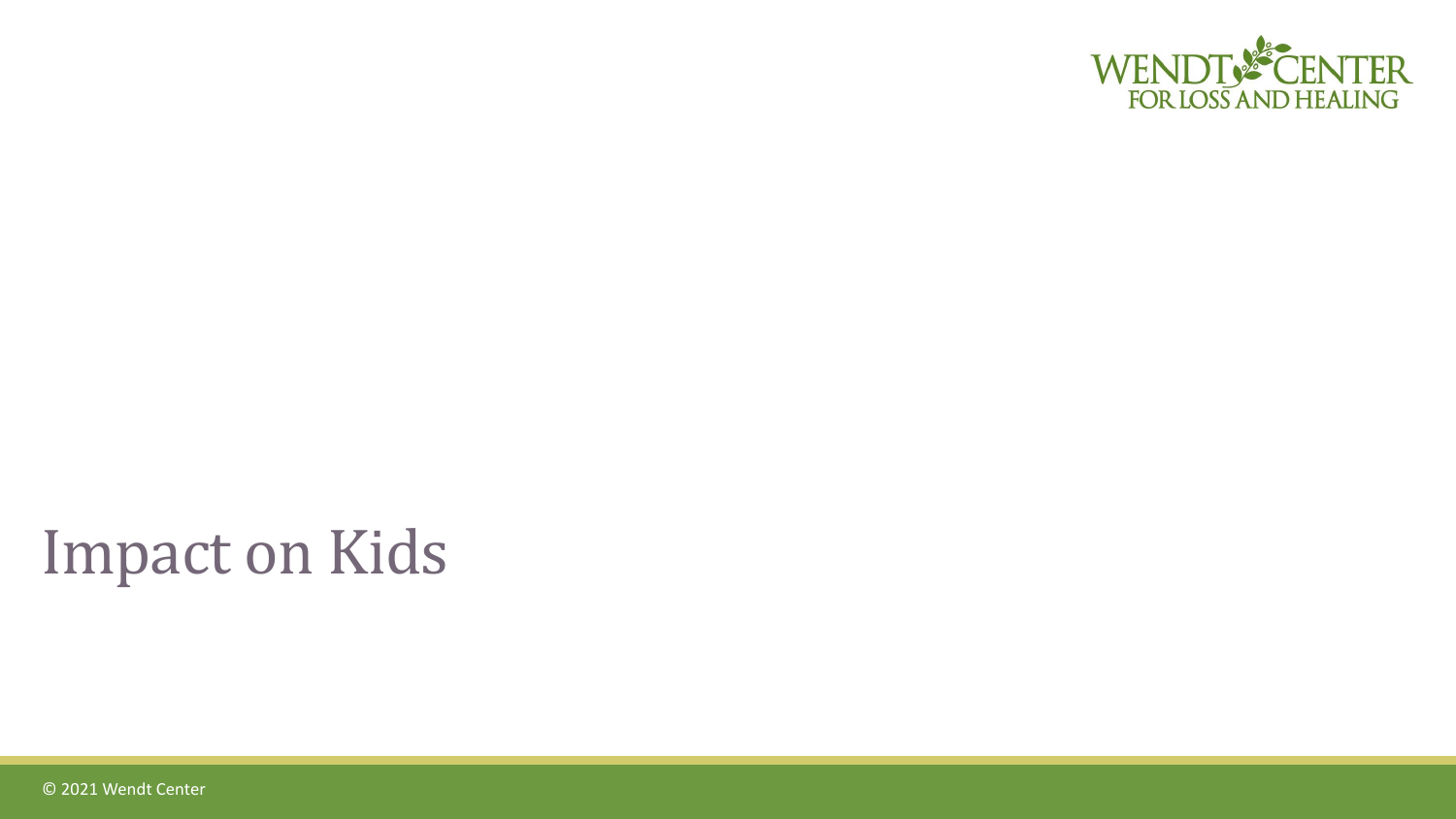#### Naming the changes





#### Camps Quarantine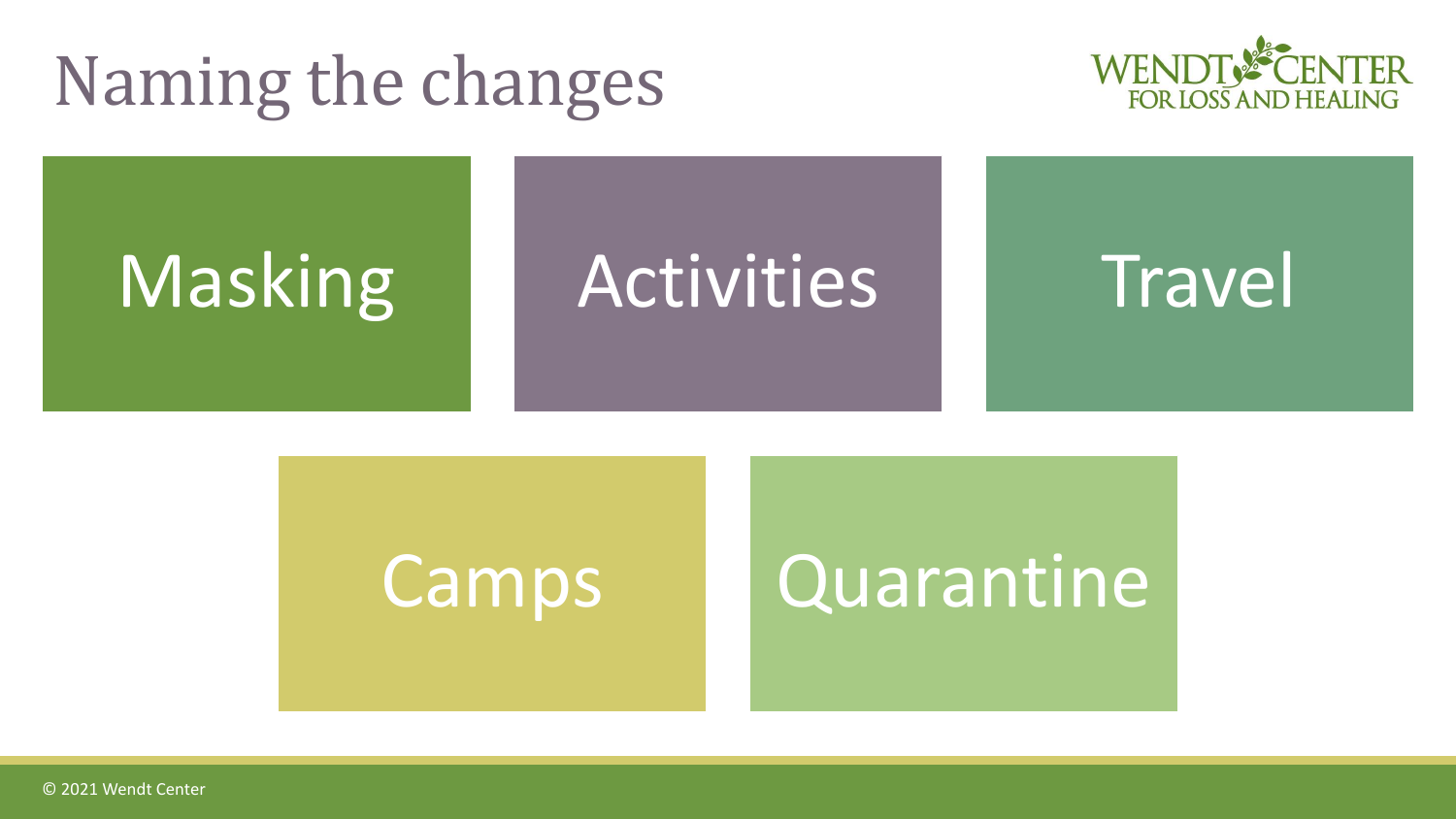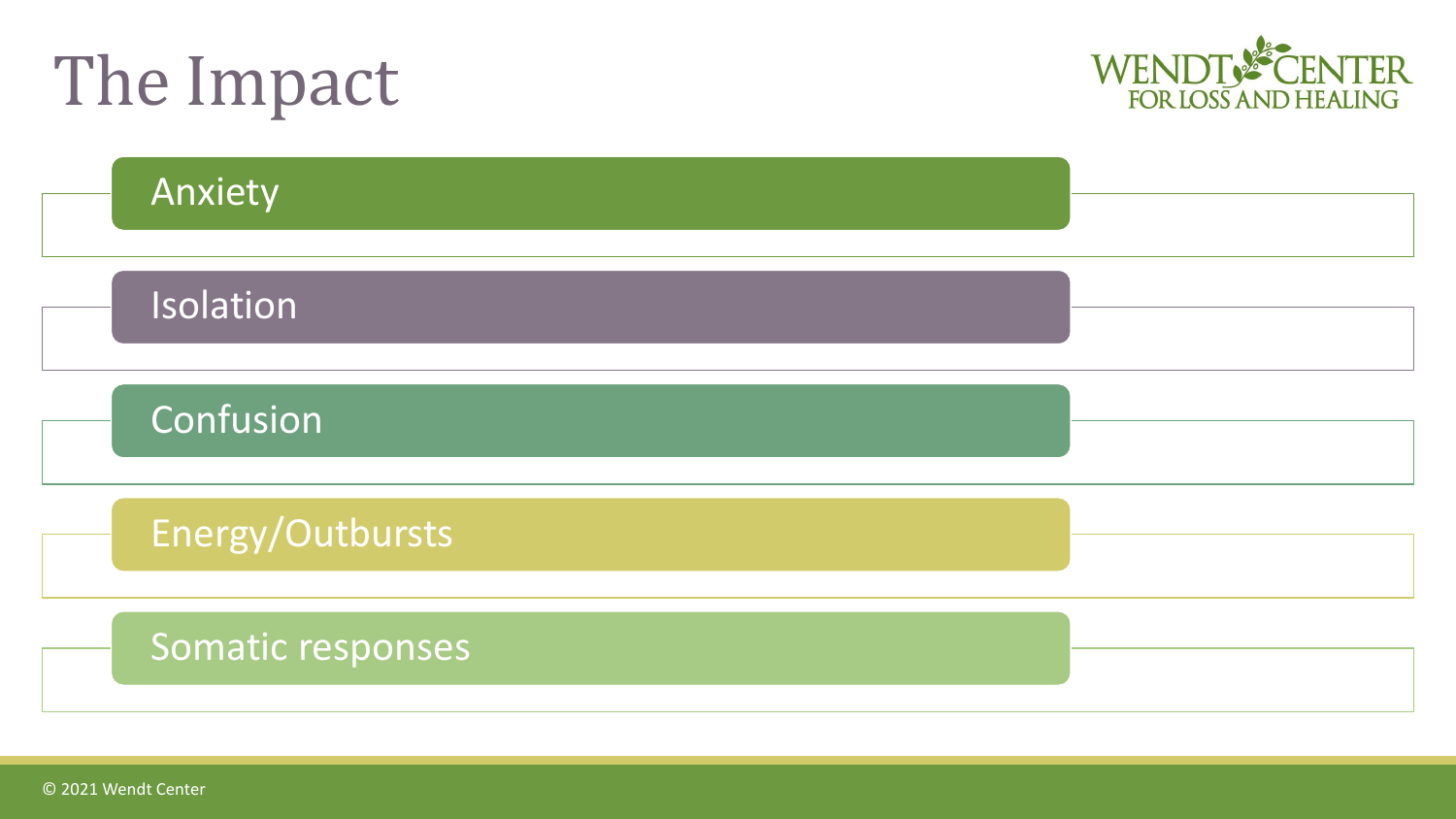#### Social Emotional Impact



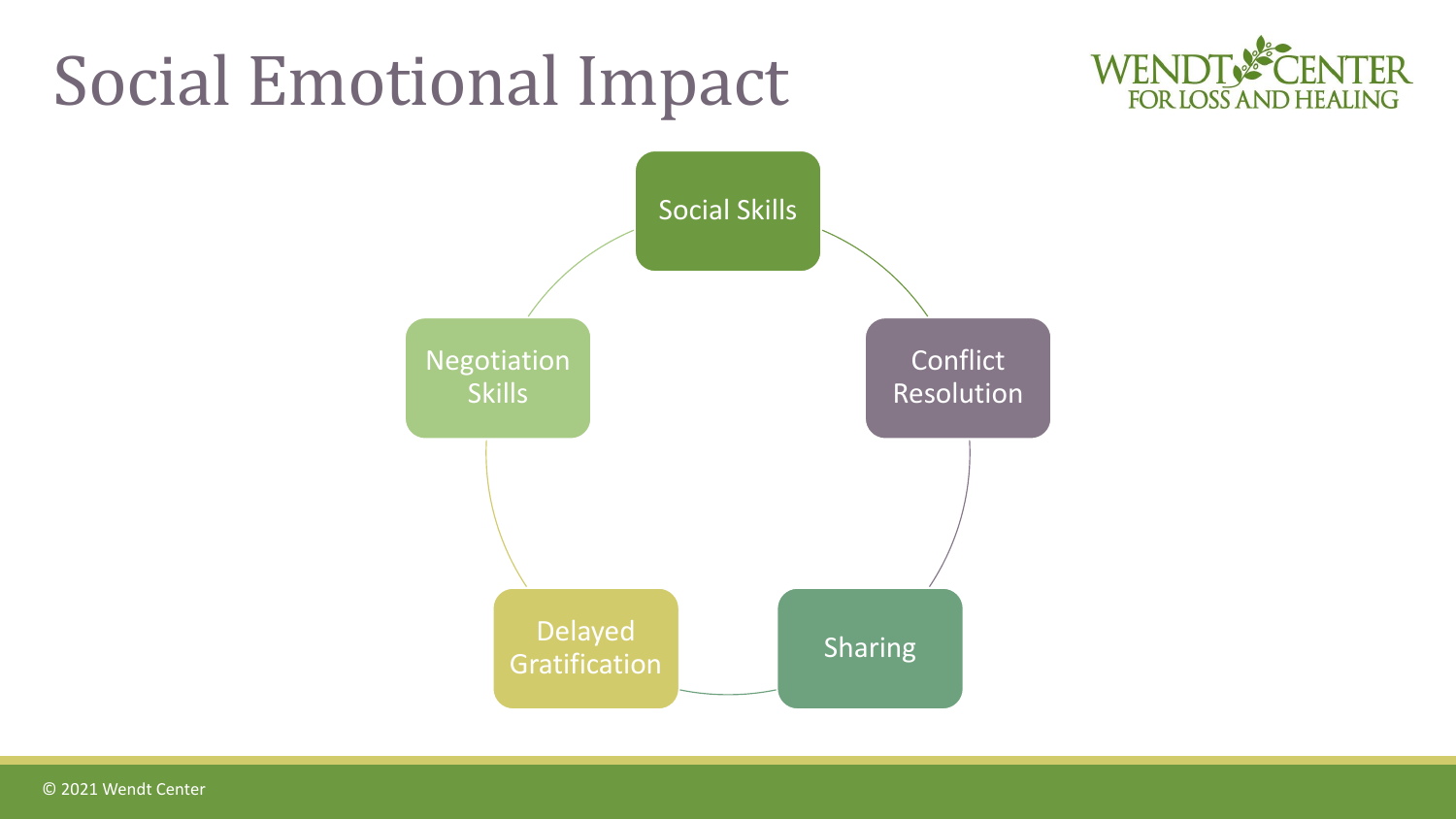#### Awareness of Impact



# Physical Response

# Emotional Response

Cognitive Response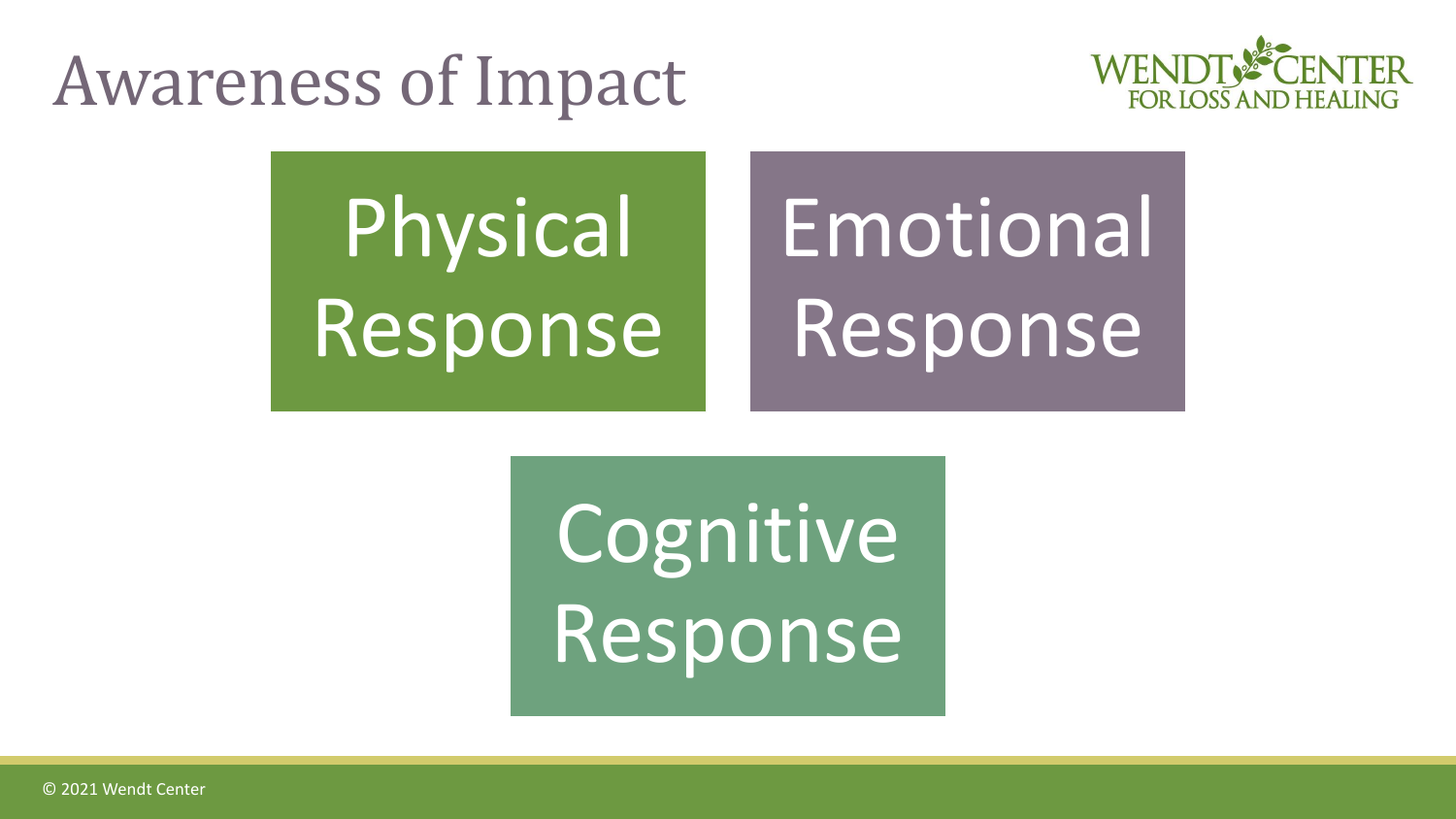

#### Enter Grief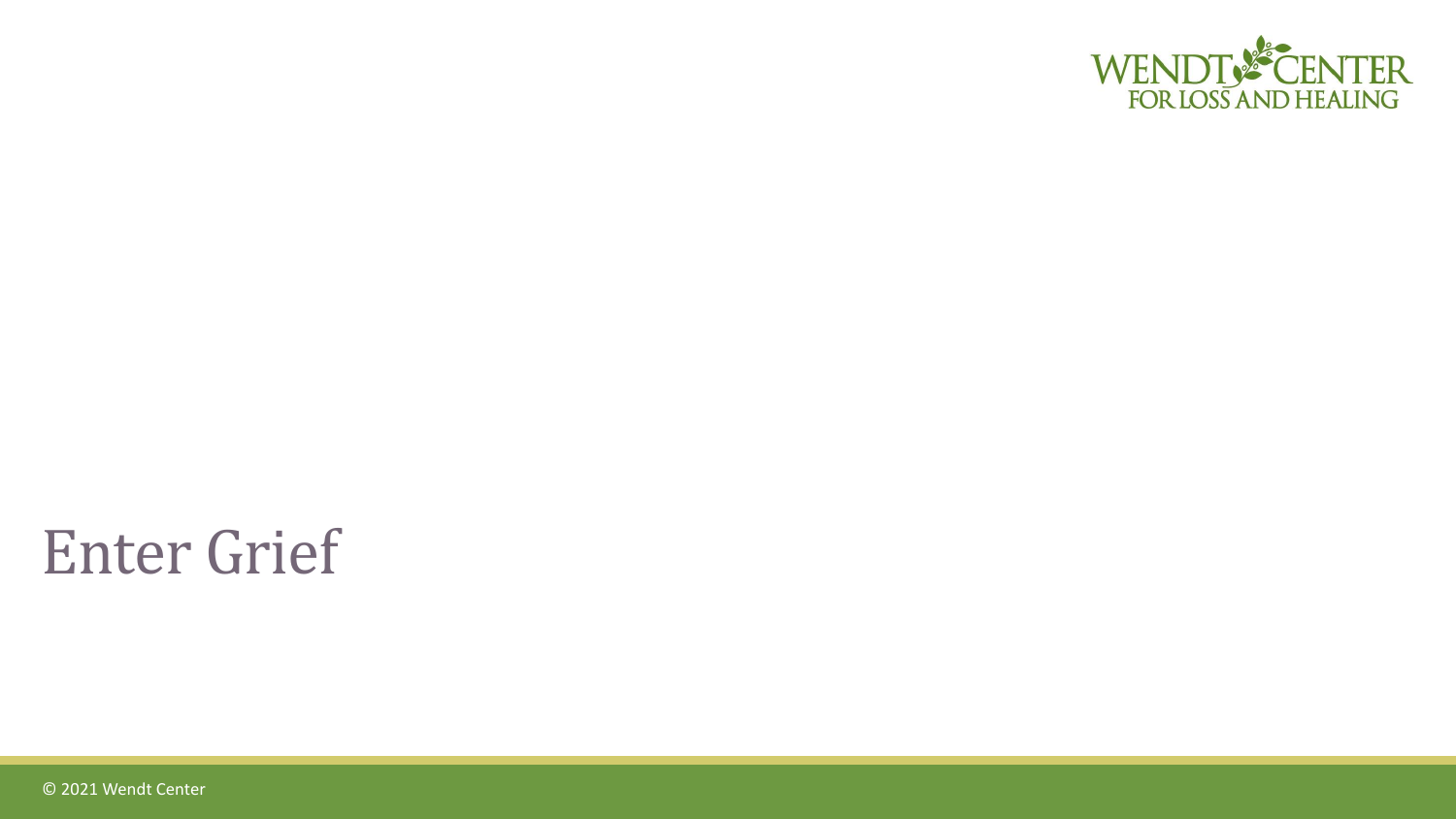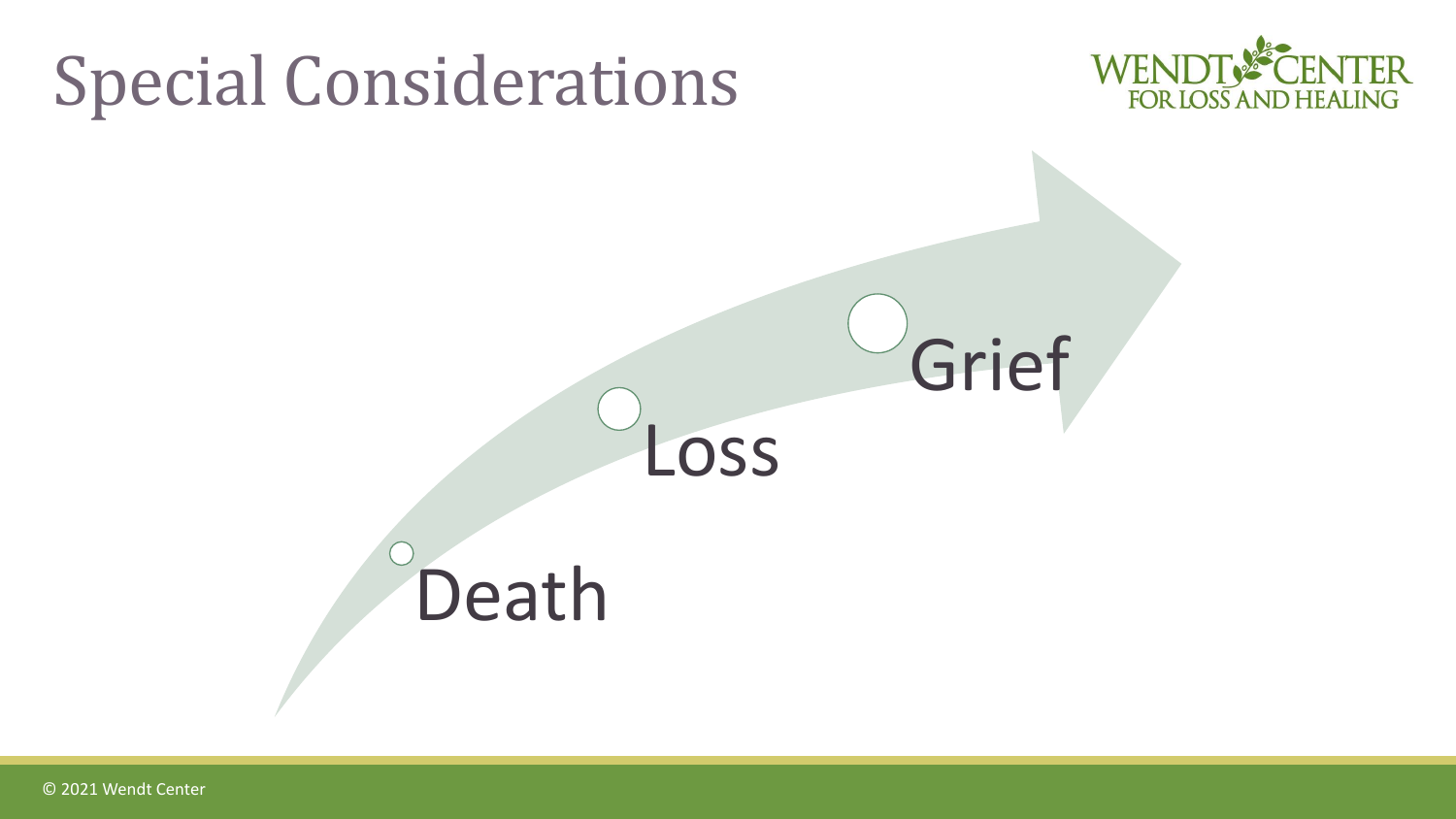

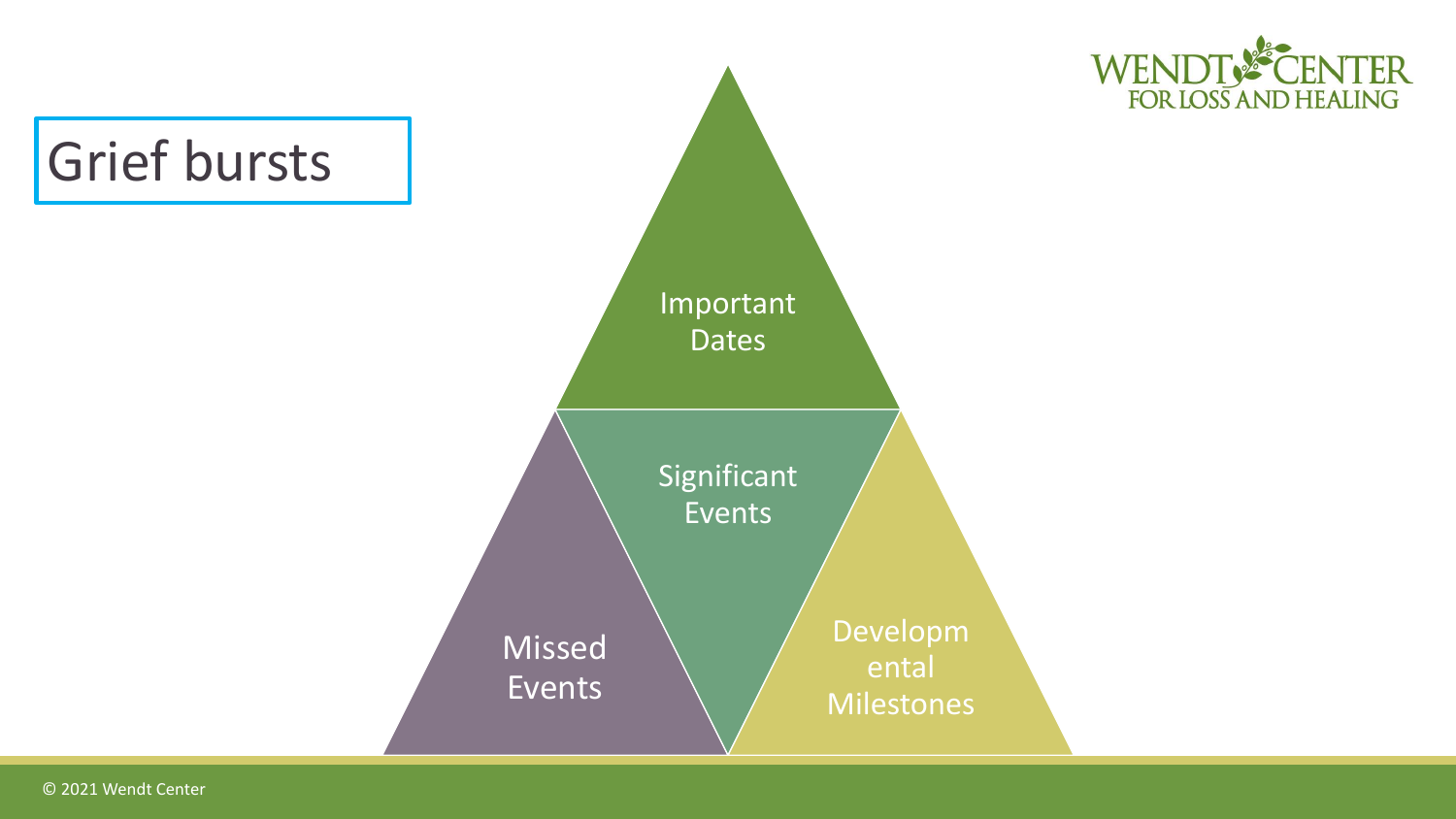#### Rituals



# Remembering Honoring

#### Celebrating Anchoring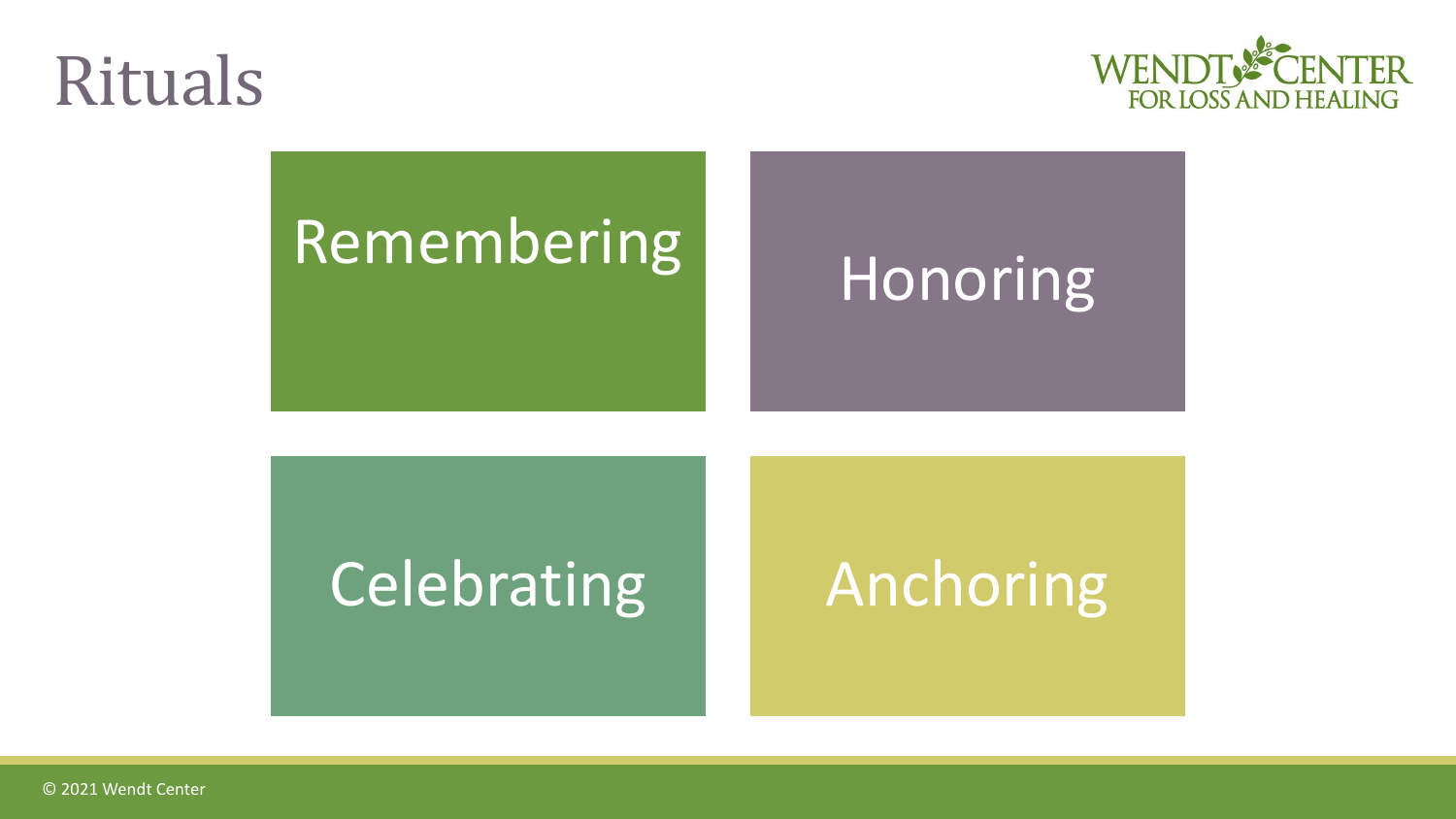#### **Transitions**



Kids who have experienced trauma and/or loss often struggle with transitions

- **Transitions require regulation**
- Some transitions can be more difficult than others
	- Energy peaks and valleys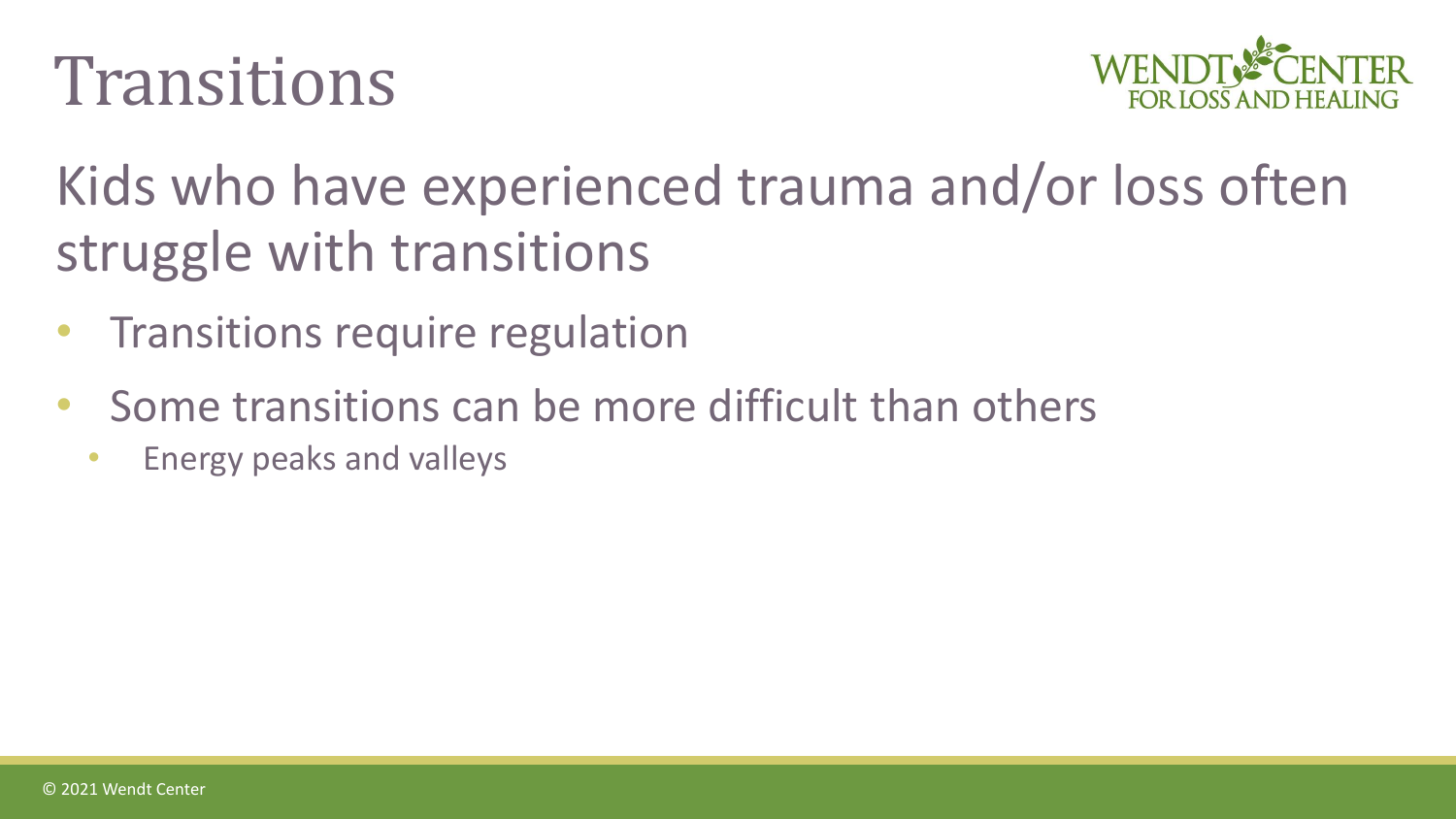#### Transitions



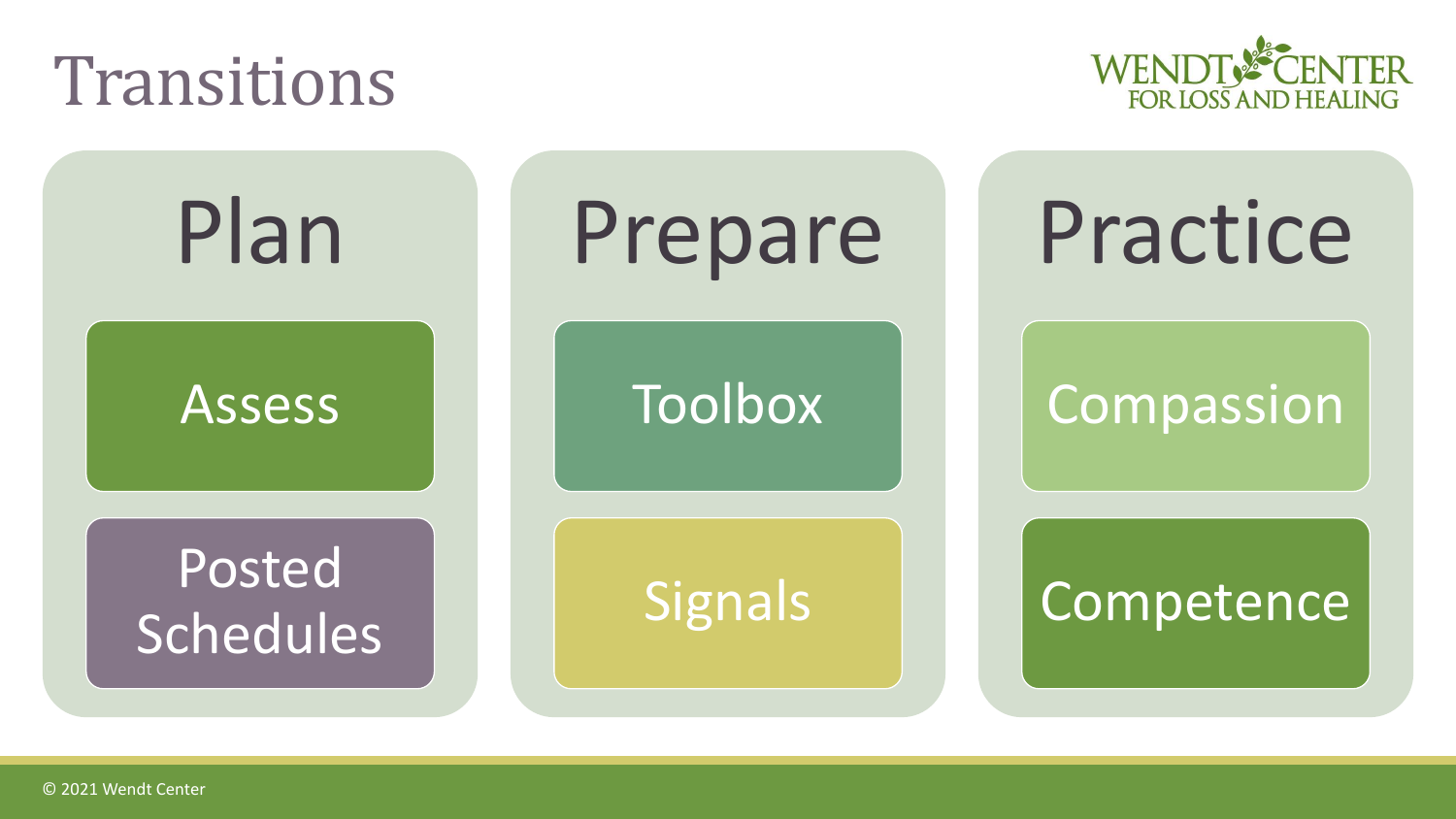### Manage our own transitions



- Acknowledge the impact
- Live with self-compassion
- Identify what we can control and what we can't control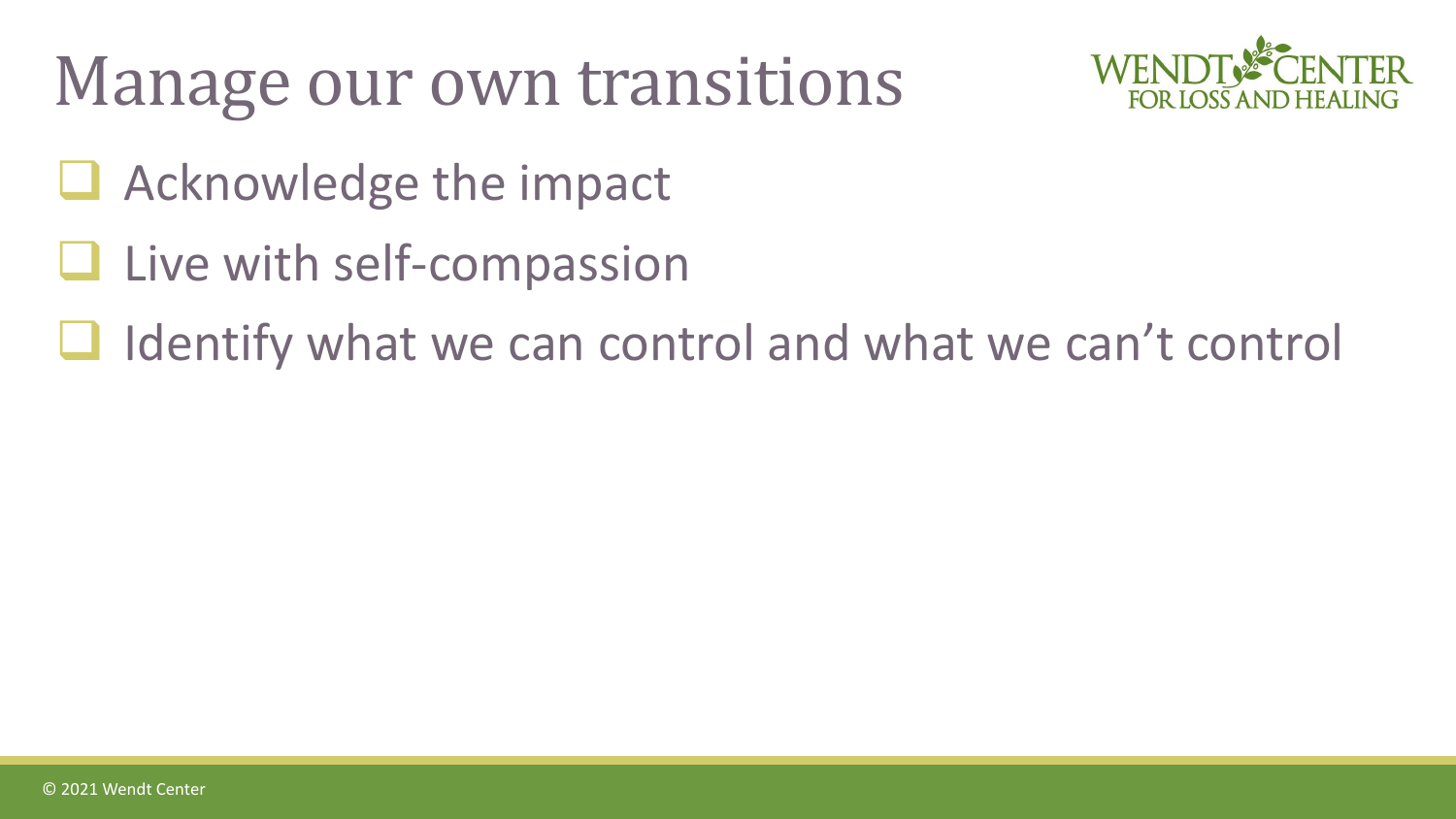

## Enter the day with curiosity

I wonder what will happen today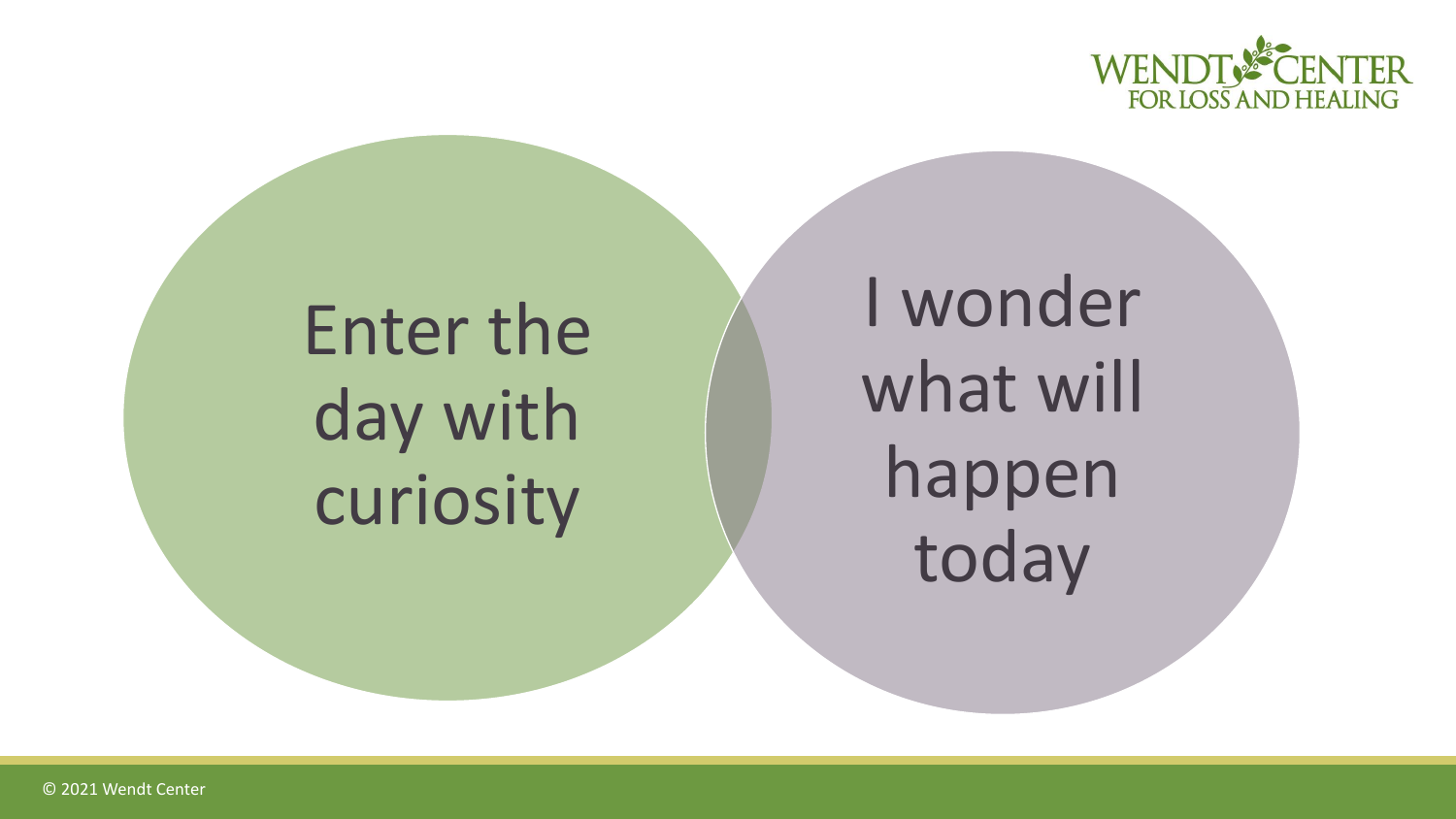#### MY WISHES FOR YOU AS A PARENT:

MAY YOU REMEMBER THAT YOU ARE DOING the BEST YOU CAN WITH WHAT YOU HAVE. May YOU RELEASE ANY GUILT YOU FEEL OVER SCREEN TIME, CEREAL FOR DINNER, and HIDING IN THE **BATHROOM TO GET FOUR SECONDS OF** ALONE TIME. MAY EVERYONE IN YOUR HOME SLEEP WELL, and SLEEP OFTEN. MAY YOU REMEMBER THAT YOU ALWAYS HAVE MY SUPPORT and RESPECT, and THAT WORRYING IF YOU'RE SCREWING UP YOUR KIDS IS AN EXCELLENT SIGN THAT YOU'RE NOT ACTUALLY SCREWING UP YOUR KIDS. MAY YOU FIND TIME TO BREATHE, and HAVE FAITH THAT EVERYONE WILL BE OKAY. V